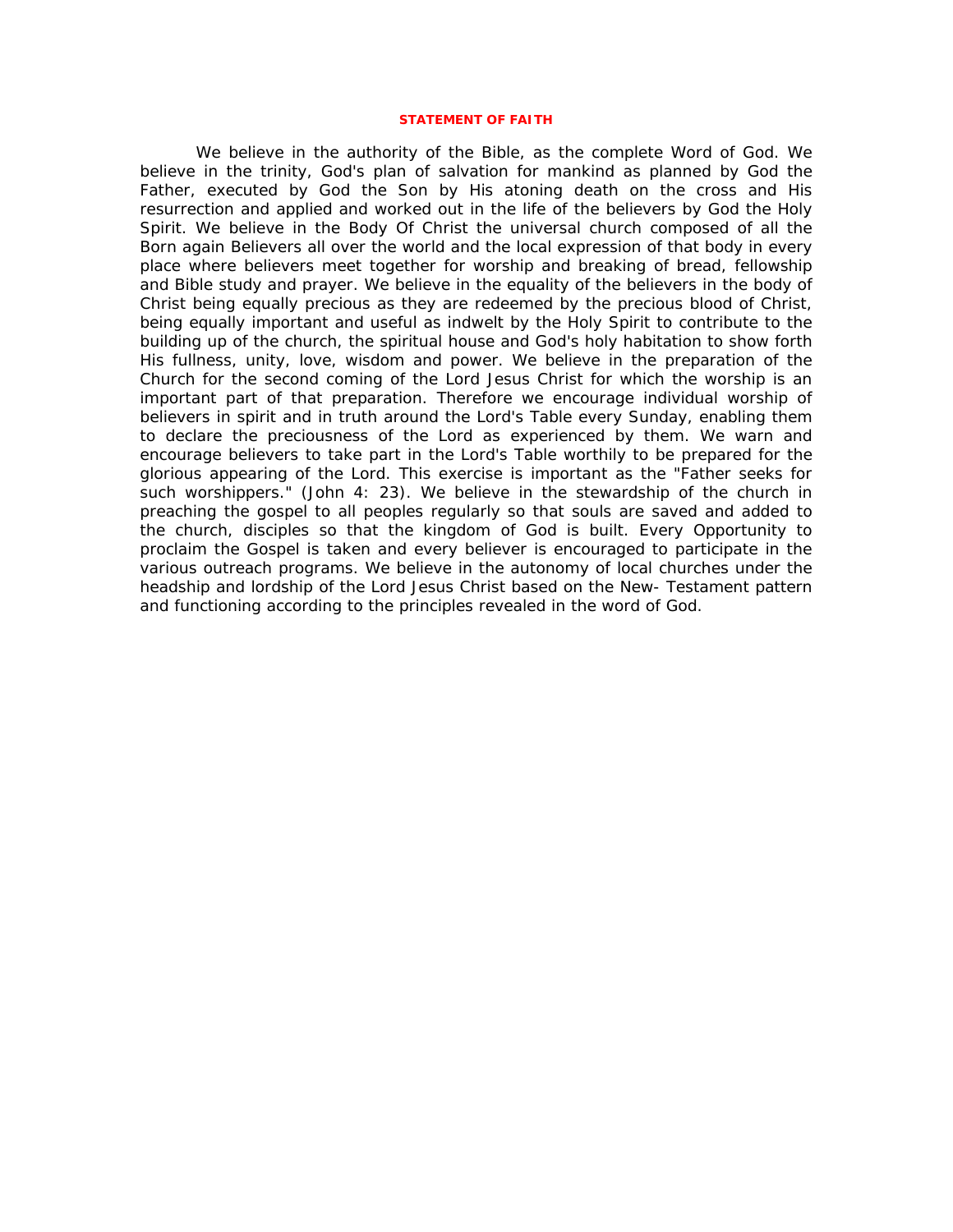# **MISSION**

To witness the saving grace of the Lord Jesus Christ and bring many souls into the kingdom of God. To shepherd and build up the believers in the faith and facilitate their growth in the grace and the knowledge of our Lord Jesus Christ through various ministries of the church. To prepare the church for the glorious second appearing of the Lord Jesus Christ.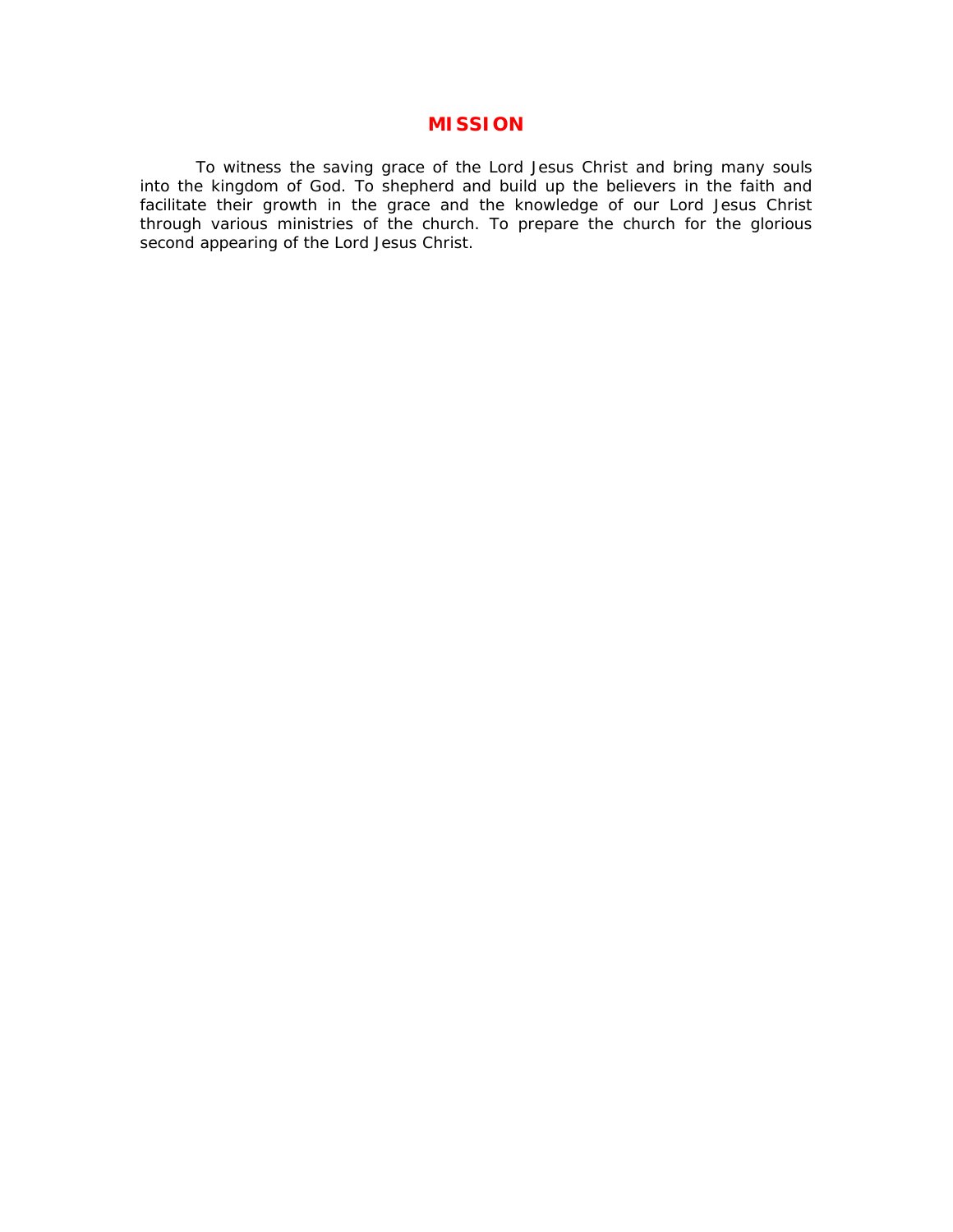# **VISION**

The church, which is the body of Christ, is a living organism and not a mere organization. It is formed by the gathering together of born again believers in a given locality as the "Lord adds to the church such as should be saved." It functions under the headship and lordship of the Lord Jesus Christ as believers gather together steadfastly for worship, breaking of bread, studying the word of God, fellowship and prayers. (Acts 2:42) thereby to show forth His fullness, unity, love, wisdom and power. God is after a worshipping community John 4:23. Therefore sufficient time is allocated for individual worship before the observance of Lord's Table every Sunday. Witnessing and gospel outreach activity in surrounding areas is constantly carried out.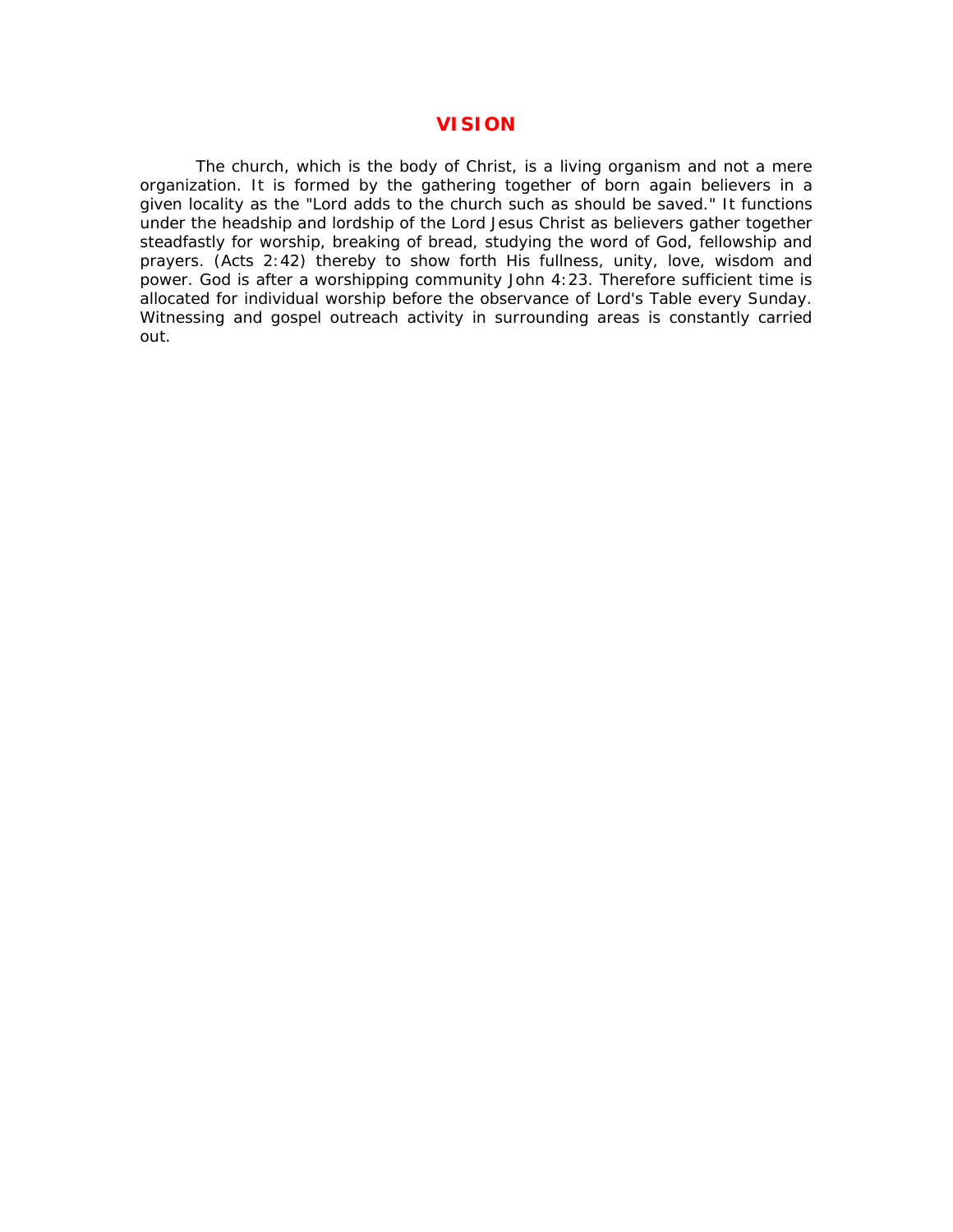# **HISTORY**

For about ten years between 1932 to 1941 Br.Bakht Singh was mightily used of the Lord to bring revival in various churches all over India and many were born again. But sadly due to the traditionalism and liberalism prevalent in the nominal Christendom of the day, these souls were unable to grow spiritually and were backsliding into the old life. This gave a great prayer burden to Br.Bakht Singh and co-workers to seek the Lord's mind to make provision for the growth of these souls coming to know the Lord. The Lord clearly and definitely led them to start the New-Testament pattern churches based on Acts 2:42. As they obeyed the Lord enabled them to begin the first such church at Jehovah Shammah, Madras in 1941. The Lord began to bless the work and it soon spread to many cities towns and villages in the country and abroad.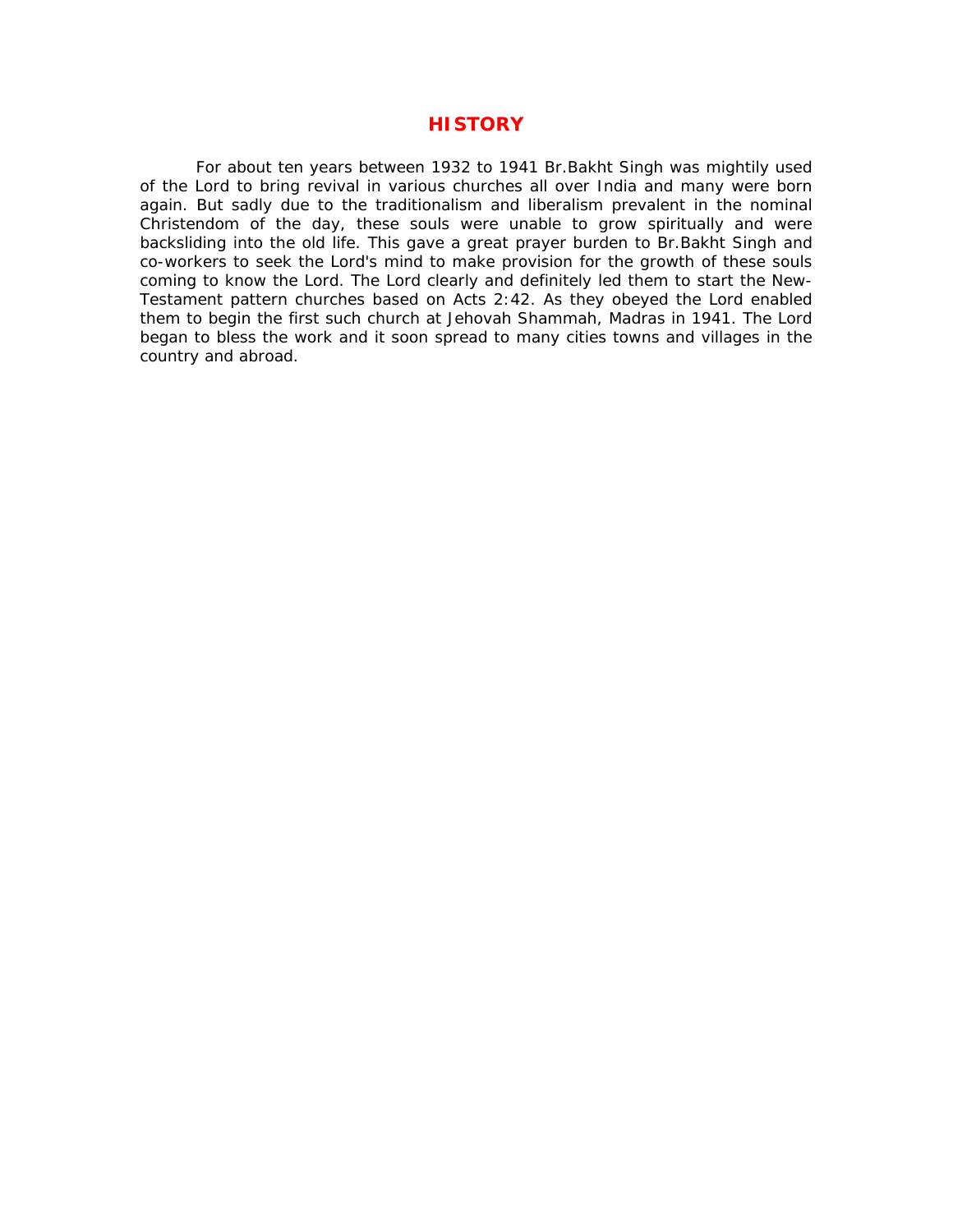## **PUBLICATIONS**

The following are the books by Bro.Bakht Singh available from Hebron Book Room.

## **1. Behold I will do a new thing:-Isa 43:19**

A book with a message for both saved and unsaved, dwelling upon the newness of life by the enablement of Holy Spirit.

#### **2. Bethany: -John 11**

A spiritual study on the visit's the Lord Jesus Christ's to Bethany, setting forth the teaching on resurrection, headship and kingship and His second coming.

## **3. Come Let us build**

A study in the book of Nehemiah revealing the principles of doing God's work particularly the building of His church.

## **4. David recovered all**

Based on I Samuel 30 it is a study on the life, failure and loss and the recovery of David revealing the divine laws for the spiritual recovery in believers life.

### **5.Divine principles for a happy married life**

Contains 8- fold divine principles for a happy married life for any couple in any part of the world based on God's perfect will, divine love, headship of the Lord Jesus Christ, fellowship, worship and service.

### **6.Forty mountain peaks**

The mountain top experience in the enjoyment of salvation of Lord Jesus Christ, the blessings and the sufferings that go along with it.

# **7. Fullness of God**

The complete purpose of God in believers life from the studies in the High priests garments.

#### **8. God's dwelling place**

The mystery o f the heavenly church of God, the spiritual body based on the studies in the tabernacle with a detail study of every object and its spiritual meaning and application.

## **9. Greatest secret**

## **10. Highway to victory**

A step-by-step upward and forward spiritual walk with the Lord Jesus Christ and how to enjoy unbroken fellowship.

## **11. Holy Spirit**

Studies from the early chapters of the book of revelation revealing the sevenfold work of the Holy Spirit of God inwardly and outwardly in a believers life.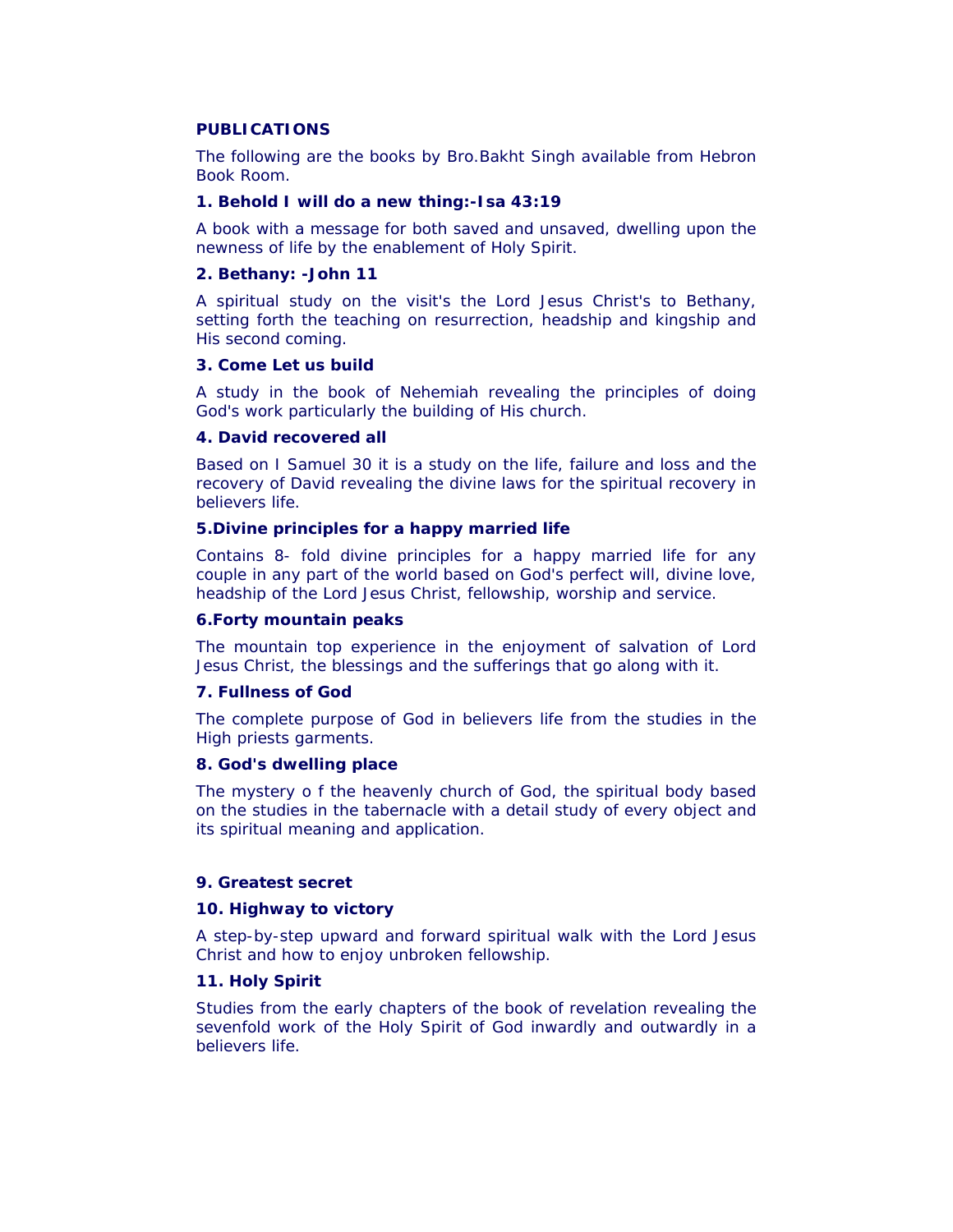#### **12. Joy of the Lord**

A sevenfold experience of the joy of the Lord based on Nehemiah 8:10, in the Christian's practical life.

#### **13. Looking unto Jesus**

An account of personal experience of the writer based on Revelation 1 with the blessings that result from looking unto Him.

### **14. Much business**

A brief study in the life of king Jehoshaphat 2 Chr 13:12, a spiritual application of the losses suffered by him due to covetousness and worldliness as applicable to carnal believers of today.

## **15.My chosen**

Based on John 15:16, this was written for encouraging believers to face every situation in life knowing that they are chosen for God's eternal purpose and glory.

## **16. Our inheritance**

A simple study from the book of Joshua, particularly with reference to Rahab, to show how to enter into our spiritual inheritance in Christ.

## **17. Over comers secret**

Practical studies from the first six chapters of Daniel, with a message for all who desire to become true over comers.

## **18. Perfect security**

Based on Psalm 18:2 the Lord Jesus Christ is presented as the Rock, from the experience of the psalmist, contains tremendous encouragement for every believer in every situation.

## **19. Return of God's glory**

Based on I Samuel 4:22 and II Chr 7:1 this book reveals the divine principles of return of God's glory lost due to the failure and negligence of God's people as depicted through the lives Hannah, Samuel, David and Solomon.

## **20. Seven Heavenly things**

A short study of the Lord's message from John 3:10 on the importance of heavenly things and the everlasting kingdom of God.

## **21. Sharing God's secret**

A daily devotional reading for the whole year derived from the twelve best-loved books by Bro.Bakht Singh.

## **22. Strong foundation**

Based on Hebrews 5: 11-14 and 6: 1-3, a study on foundational doctrines of repentance from dead works, faith, baptisms, laying on of hands, resurrection of the dead and the eternal judgment.